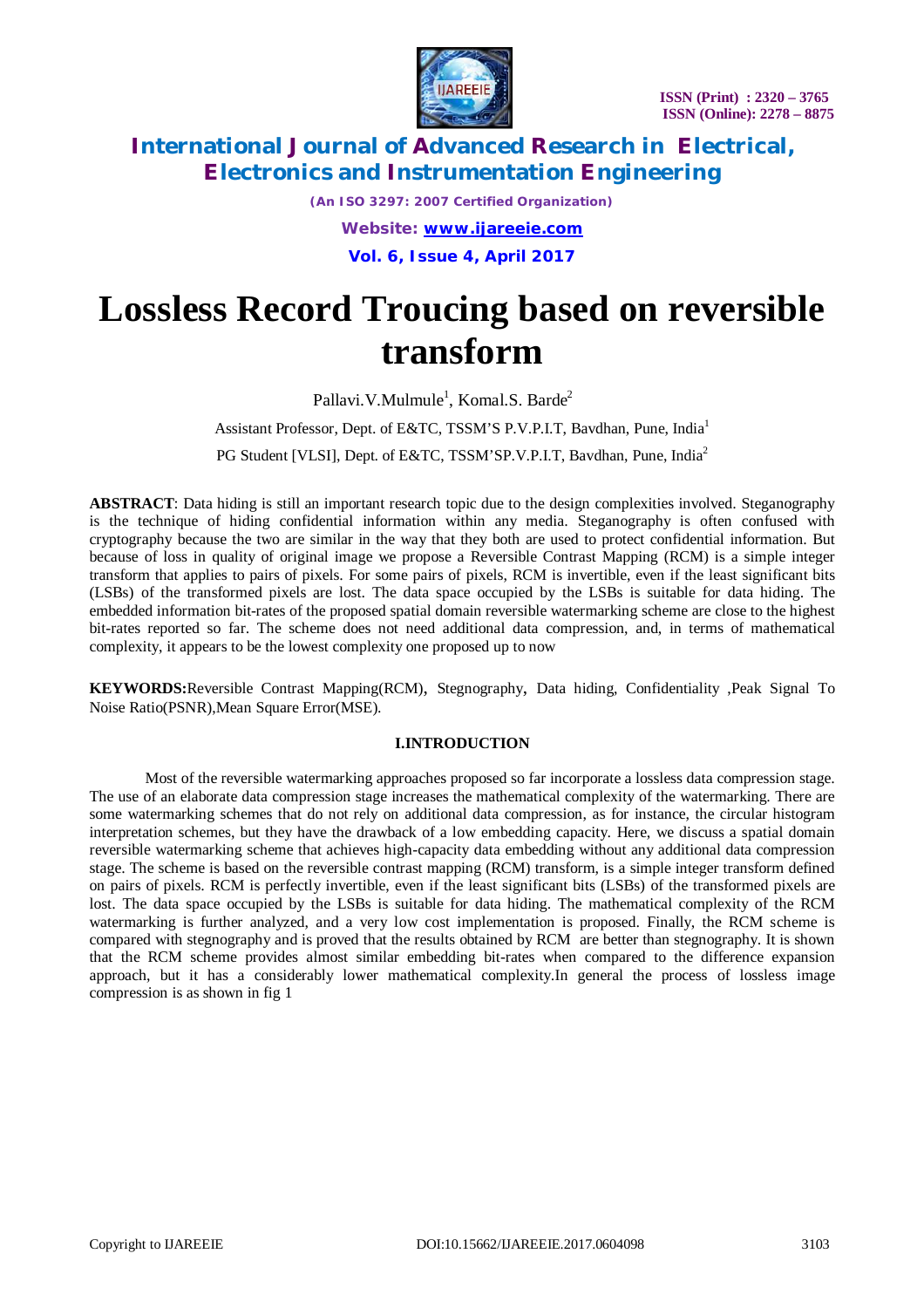

*(An ISO 3297: 2007 Certified Organization)*

## *Website: [www.ijareeie.com](http://www.ijareeie.com)*

**Vol. 6, Issue 4, April 2017**



fig 1. Lossless Image Compression

### **II.SYSTEM MODEL AND ASSUMPTIONS**

Assumptions:The project is related with the image processing so from the implementation point of view it will be good if we use the MATLAB for programming. The system model is as shown below:



Fig 2.System Model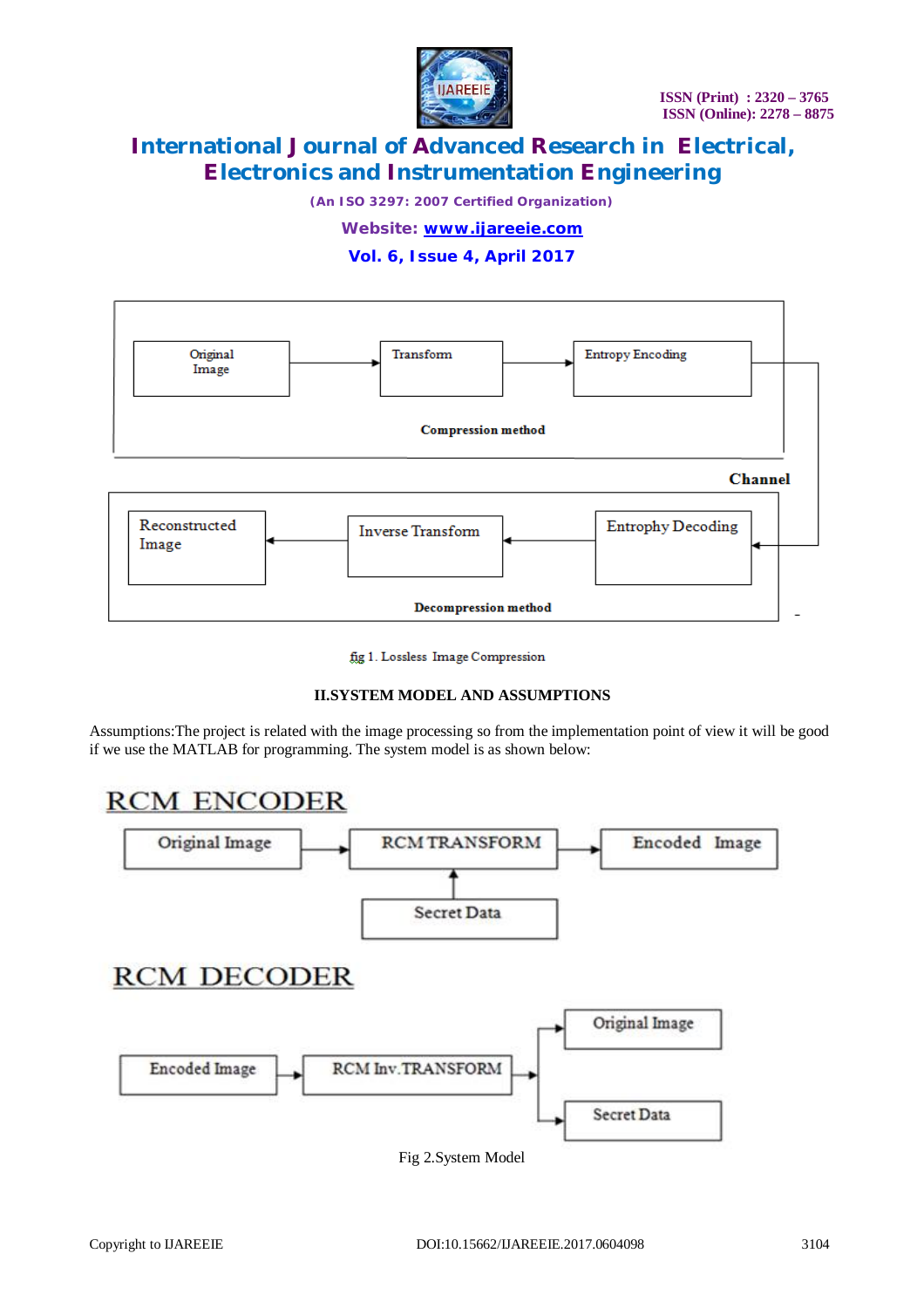

*(An ISO 3297: 2007 Certified Organization)*

*Website: [www.ijareeie.com](http://www.ijareeie.com)*

**Vol. 6, Issue 4, April 2017**

### **III. NEED OF THE PROPOSED SYSTEM**

The limitations of stegnography can be removed by proposed work of data hiding using RCM. This project is developed for hiding information in any image file. The scope of the project is for hiding secret information includes any type of information file and image files and the path where the user wants to save Image and extruded file. In this project, the proposed approach finds the suitable algorithm for embedding the data in an image using reversible contrast mapping which provides the better security pattern for sending messages through a network.The typical scenario is as shown below



Fig 3 Typical Scenario

### **IV.REVERSIBLE CONTRAST MAPPING**

Most of the reversible watermarking approaches proposed so far incorporate a lossless data compression stage. The use of an elaborate data compression stage increases the mathematical complexity of the watermarking. There are some watermarking schemes that do not rely on additional data compression, as for instance, the circular histogram interpretation schemes, but they have the drawback of a low embedding capacity. Here, we discuss a spatial domain reversible watermarking scheme that achieves high-capacity data embedding without any additional data compression stage.

The scheme is based on the reversible contrast mapping (RCM) transform, is a simple integer transform defined on pairs of pixels. RCM is perfectly invertible, even if the least significant bits (LSBs) of the transformed pixels are lost.The data space occupied by the LSBs is suitable for data hiding. The mathematical complexity of the RCM watermarking is further analyzed, and a very low cost implementation is proposed.. It is shown that the RCM scheme provides almost similar embedding bit-rates when compared to the difference expansion approach, but it has a considerably lower mathematical complexity.

A bit plane of a digitaldiscrete signal (such as image or sound) is a set of bits corresponding to a given bit position in each of the binary numbers representing the signal. For example, for 16-bit data representation there are 16 bit planes: the first bit plane contains the set of the most significant bit, and the 16th contains the least significant bit. It is possible to see that the first bit plane gives the roughest but the most critical approximation of values of a medium, andthe higher the number of the bit plane, the less is its contribution to the final stage. Thus, adding a bit plane gives a better approximation. Bitplane is sometimes used as synonymous to Bitmap; however, technically the former refers to the location of the data in memory and the latter to the data itself. One aspect of using bit-planes is determining whether a bit-plane is random noise or contains significant information. One method for calculating this is compare each pixel  $(X,Y)$  to three adjacent pixels  $(X-1,Y)$ ,  $(X,Y-1)$  and  $(X-1,Y-1)$ . If the pixel is the same as at least two of the three adjacent pixels, it is not noise. A noisy bit-plane will have 49% to 51% pixels that are noise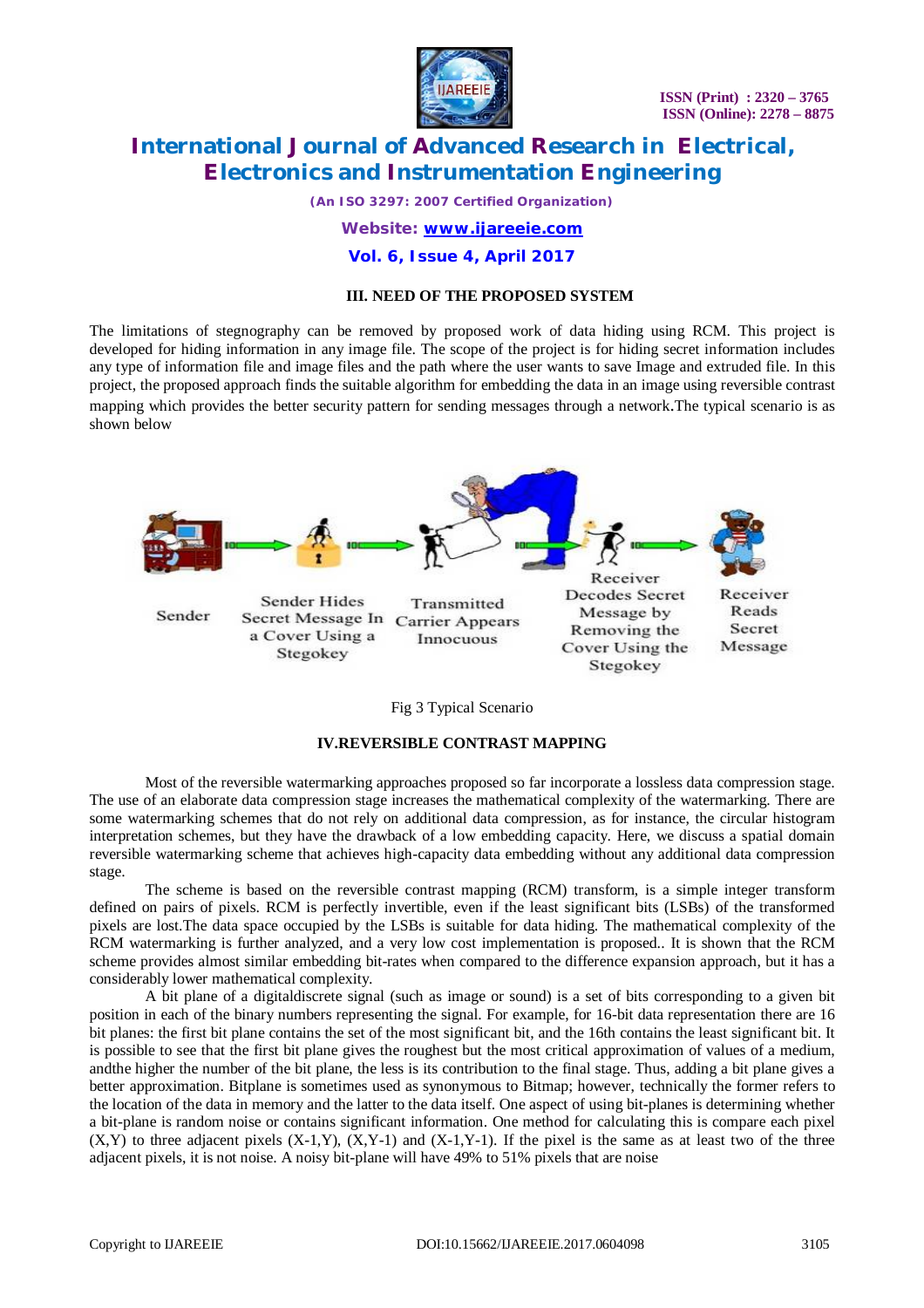

*(An ISO 3297: 2007 Certified Organization)*

*Website: [www.ijareeie.com](http://www.ijareeie.com)*

**Vol. 6, Issue 4, April 2017**

## **V. MATHEMATICAL MODEL OF RCM AND RESULTS**

### RCM Methodology

- $\bullet$  Let [0,L] be gray level of the image(L=255 for eight-bit gray level images).
- $\bullet$  And Let(x,y) be a pair of pixels.
- FORWORD TRANSFORM
	- Here below are two variables used for forwordtransform  $x'=2x-y$ ,  $y'=2y-x$
	- To preventoverflow and underflow , the transformisrestricted to belowlevels  $0 \le 2x-y \le L$ ,  $0 \le 2y-x \le L$

### INVERSE TRANSFORM

 Inverse transform is define as follows  $x=[2/3 (x')+1/3(y')]$ ,  $y=[1/3 (x')+2/3(y')]$ 

### **CONDITIONS**

- 1) If pair of pixels are composed of X=ODD, Y=EVEN values.(O,E)
- 2) If pair of pixels are composed of X=EVEN, Y=ODD values. (E,O)
- 3) If pair of pixels are composed of X=EVEN, Y=EVEN values.(E,E)
- 4) If pair of pixels are composed of X=ODD, Y=ODD values.(O,O)

RESULTS OF RCM:-





Fig 4 Input Image Fig 5 Secret Image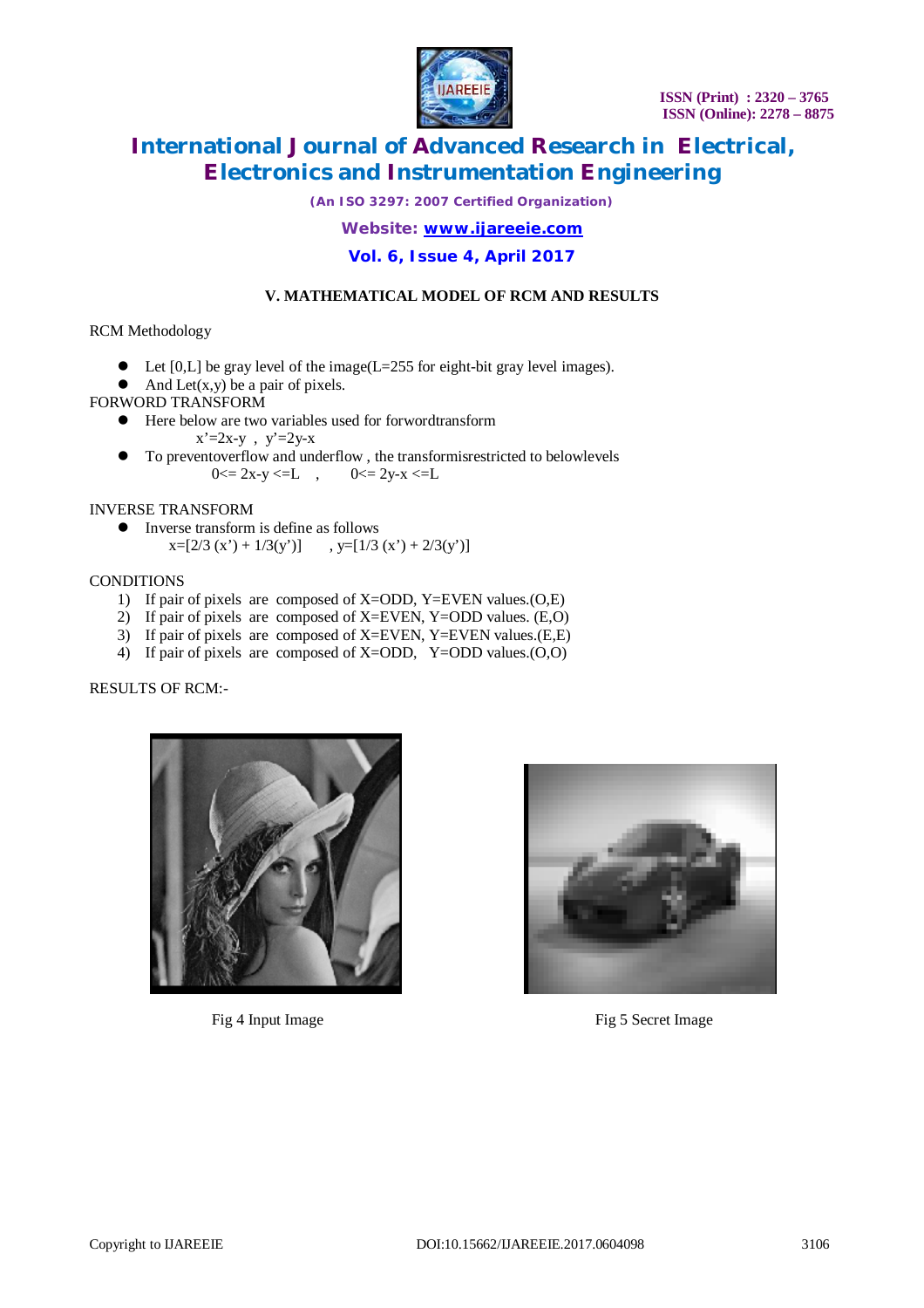**ISSN (Print) : 2320 – 3765 ISSN (Online): 2278 – 8875**



# **International Journal of Advanced Research in Electrical, Electronics and Instrumentation Engineering**

*(An ISO 3297: 2007 Certified Organization) Website: [www.ijareeie.com](http://www.ijareeie.com)* **Vol. 6, Issue 4, April 2017**





Fig 6 Encoded Image Fig 7 retrived input image



Fig 8 PSNR and MSE of retrived input image

Comparison of PSNR of stegnography and RCM

| Images   | <b>RCM</b> | Stegnography                     |
|----------|------------|----------------------------------|
| Lena     | <b>QQ</b>  | 62.14                            |
| Camera   | 99.3       | 62.25                            |
| Mandrill | QQ         | 61.09                            |
| Flower   | QQ         | $\overline{\phantom{a}}$<br>02.Z |